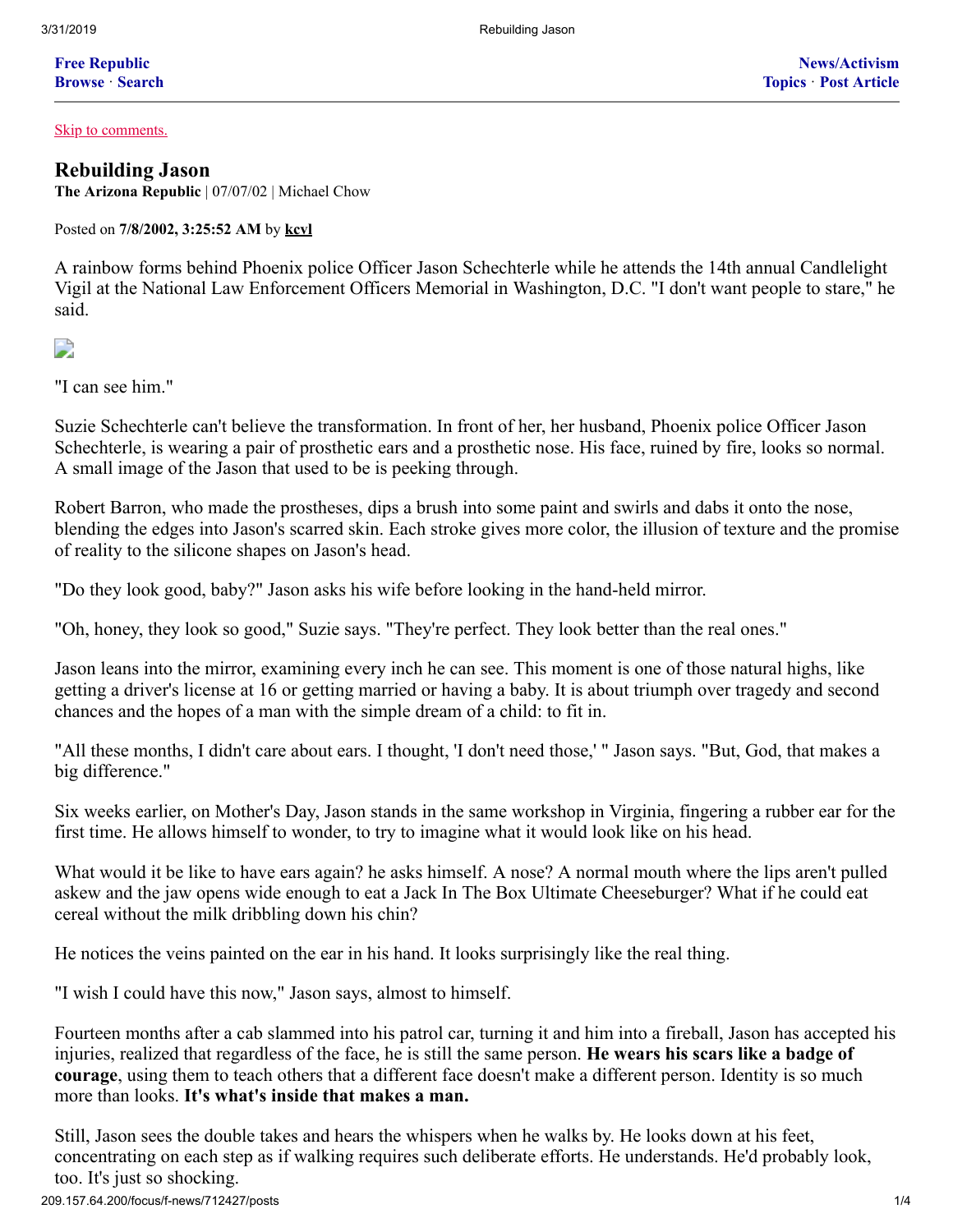### 3/31/2019 Rebuilding Jason

"I'm embarrassed because of the way I look," Jason says. "Some of the people don't see me as a man anymore. They see me as a burned face."

So, he has come here to Virginia, looking for the normalcy that others take for granted. He is here not because he wants to look pretty again but because he wants his mouth to work better, and he wants to make his appearance a little less shocking, especially for his children's friends.

"Society is very shallow," Jason says. "People will stare. I don't want people to stare."

Mixing art and science

Jason sits in what looks like an old barber's chair in the basement of Barron's home. Barron studies his features, looks at some old photos, studies Jason some more. Jason has lost a lot of tissue and his face is much smaller than it used to be. Barron rules out using Jason's dad to model the ears.

"His father's ears are too large for his face," Barron says. "He'd be all ears."

Instead, he decides, Jason will have the ears of his best friend and partner, Officer Bryan Chapman.

"Do you want his nose, too?" Barron asks Jason, looking at the old photos again and then at Chapman. "That's pretty close. That's real close. He's going to look like you."

**Barron had a 24-year career disguising spies for the CIA.** He forged identity papers, passports and everyday items like theater stubs, address books and receipts for their pockets. He was instrumental in developing the silicone masks that spies wear to get safely in and out of dangerous situations. It was the life or death stuff that movies are made of.

"This is different," Barron says. "You have to fill the void. You have to capture the image of that person."

Since his retirement in 1993, Barron has been mixing art and science to make prosthetic ears, eyes, noses, even hands and masks, for those like Jason who have had disfiguring illnesses or accidents.

"It isn't for cosmetic purposes," Barron says. "Prosthetic devices are medically necessary."

A nose will keep the mucous membranes from drying out and improve Jason's speech. Ears will improve his hearing 20 percent by collecting sound waves and drawing them into the auditory canals. They also will keep out foreign elements and allow Jason to wear glasses again.

And then there are the psychological benefits.

"He will be able to go out in public without the embarrassing stares and unwanted attention he gets because he's different," Barron says. "That's what I'm doing this for."

Anger and withdrawal

There isn't anyone who can give Jason back all that he has lost. No amount of surgeries can make his face look like it did before. Even a silicone mask couldn't capture the exact features that burned off on March 26, 2001.

"He will always be scarred," says Dr. Daniel Caruso, director of the Arizona Burn Center at Maricopa Medical Center. "This is not going to change that. He'll get some cosmetic changes, but if you think he'll look like he did before, no."

Yet, in a society obsessed with appearance, facial reconstruction is a major step for burn survivors.

Dr. Elliott Rose, a New York plastic surgeon whom Jason consulted, says burn survivors go through the same grieving process as if somebody had died. There is anger, withdrawal, depression and, finally, acceptance.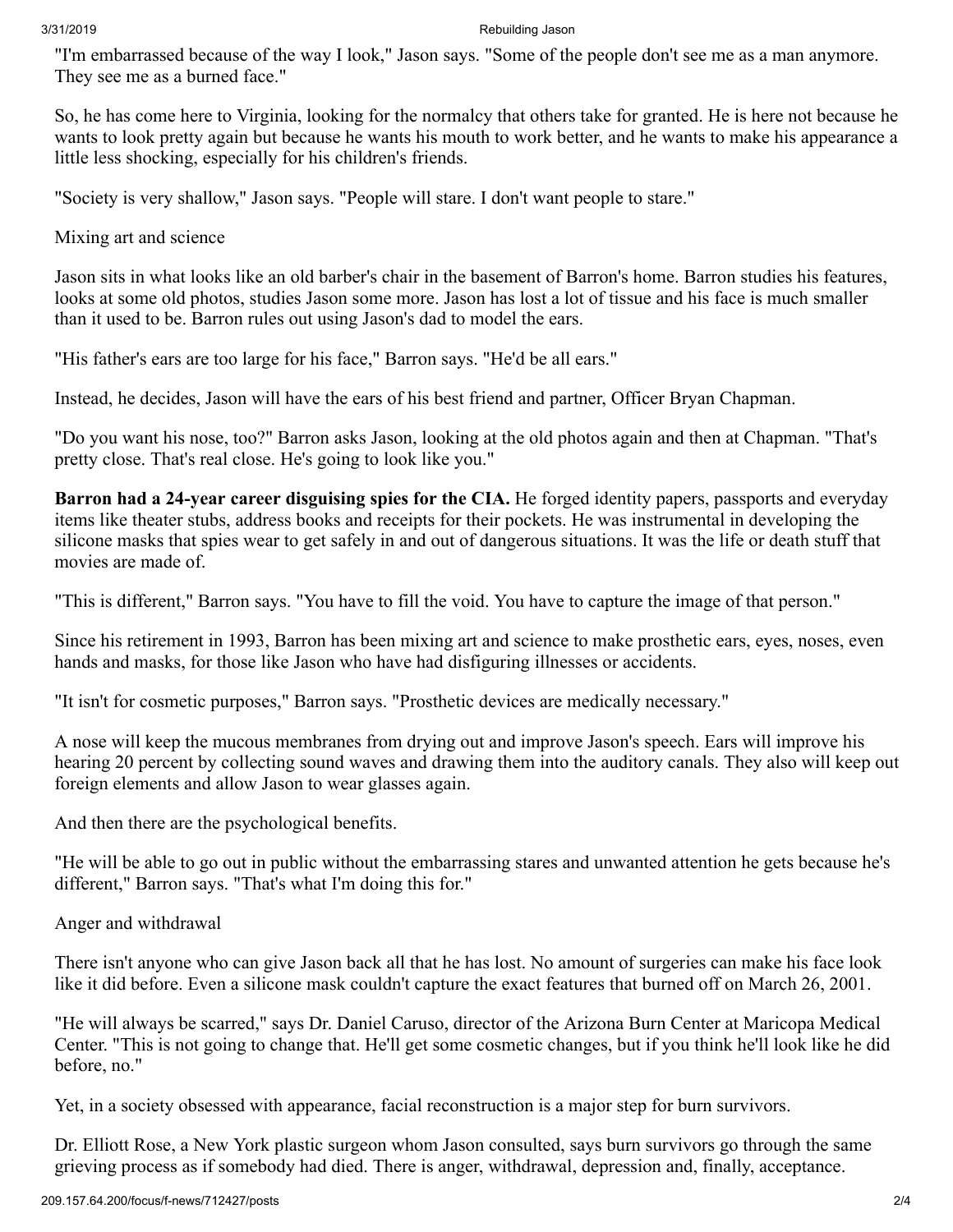### 3/31/2019 Rebuilding Jason

Patients such as Jason ultimately will seek society's acceptance of their appearance in the same way that a child seeks a parent's approval, Rose says. A new look can make them feel whole again.

"He's like you and me," Rose says. "We all want to look our best. We want to look perfect. A society that really focuses on appearance can be cruel."

Rose turns to a computer screen to show Jason what he could look like. He draws a nose and a chin. He erases some of the scarring on the face.

"We will never return the face to what it was," Rose says. "What we're looking for is some semblance of normalcy, an effort to overcome some of that severe disfigurement and give you back some of what we take for granted."

Jason looks at the image unfolding, and there are tears in his eyes.

"It's not like it's a drastic change, but it looks so much better," Jason says.

"I won't look like I did before, and that's fine. I liked the way I looked, and I do miss the way I looked, but I can't say, 'Abracadabra,' and make it come back.

# **"Give me a mouth that works and give me ears and a nose, and that's happiness."**

Dr. Craig Dufresne makes the first incision into the base of Jason's neck at 8:44 a.m. on June 26.

For three hours at Inova Fairfax Hospital in Virginia, Dufresne, a plastic surgeon, carefully separates the skin on Jason's chest and back from the muscle beneath it. He is creating pockets, about 3 inches deep and across the width of the body, to slip four tissue expanders underneath the skin.

Twice a week for the next two months, doctors will fill the expanders with saline to grow new skin to move to Jason's face. Each boomerang-shaped expander could grow to the size of a basketball, if that much skin is needed.

The edges of Jason's skin grafts have pulled together as they scarred. The left side of his neck is tight. It's worst behind the right ear, where the grafts have turned into tight, red ropes of flesh. The contractures have pulled down Jason's lower lip and caused an overbite. His mouth opens only 20 millimeters; a normal mouth opens 40 millimeters.

The new skin should fix that. Jason should be able to close his lips again and speak more clearly. His jaw should open wider. His neck should be unscarred and will move freely.

"If we can get the function, if we can get your lips working better, your neck working better, it'll be better," Dufresne tells Jason.

Better, yes. But still not perfect. Still not enough to keep people from looking. "I can't give him a new face," Dufresne says.

Blending into society

Jason's new ears have veins painted into them. His nose has freckles. It's hard to tell where the prostheses stop and the real skin starts.

Suzie wishes she'd brought Jason's old glasses. She imagines a shock of dark hair on his head. The resemblance is there. Staring back at her, she can see the face she thought had burned away for good.

"He's coming back," Suzie says. "After all these months, I've gotten used to the new Jason and what life had dealt him and what I needed to accept. And now you have him starting to come back and look like the old Jason.